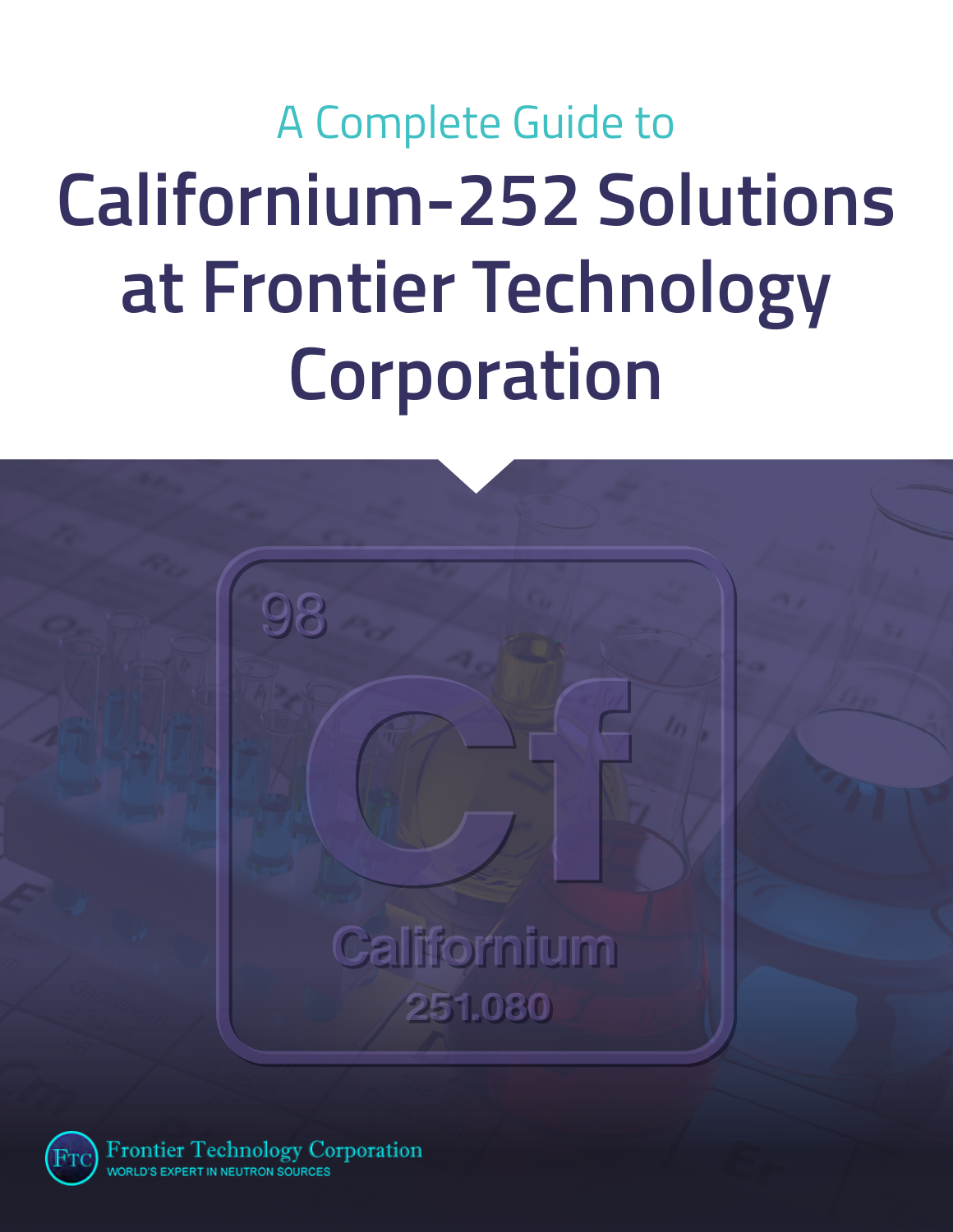

### **About Frontier Technology Corporation**

Founded in 1984 in Xenia, Ohio, Frontier Technology Corporation (FTC) has since established itself as the global leader in the supply and shipment of californium-252 (Cf-252). We offer a broad selection of products—including high-integrity neutron sources, nuclear reactor start-up rods, and much more. Available in over 200 countries, all of our products are produced and shipped in compliance with rigorous industry standards, including the Nuclear Regulatory Commission, Ohio State Department of Health, ISO-2919, ASTM, and ANSI. Equipped with over three decades of experience, our team offers extensive knowledge and expertise to deliver high-quality Cf-252 solutions to our customers.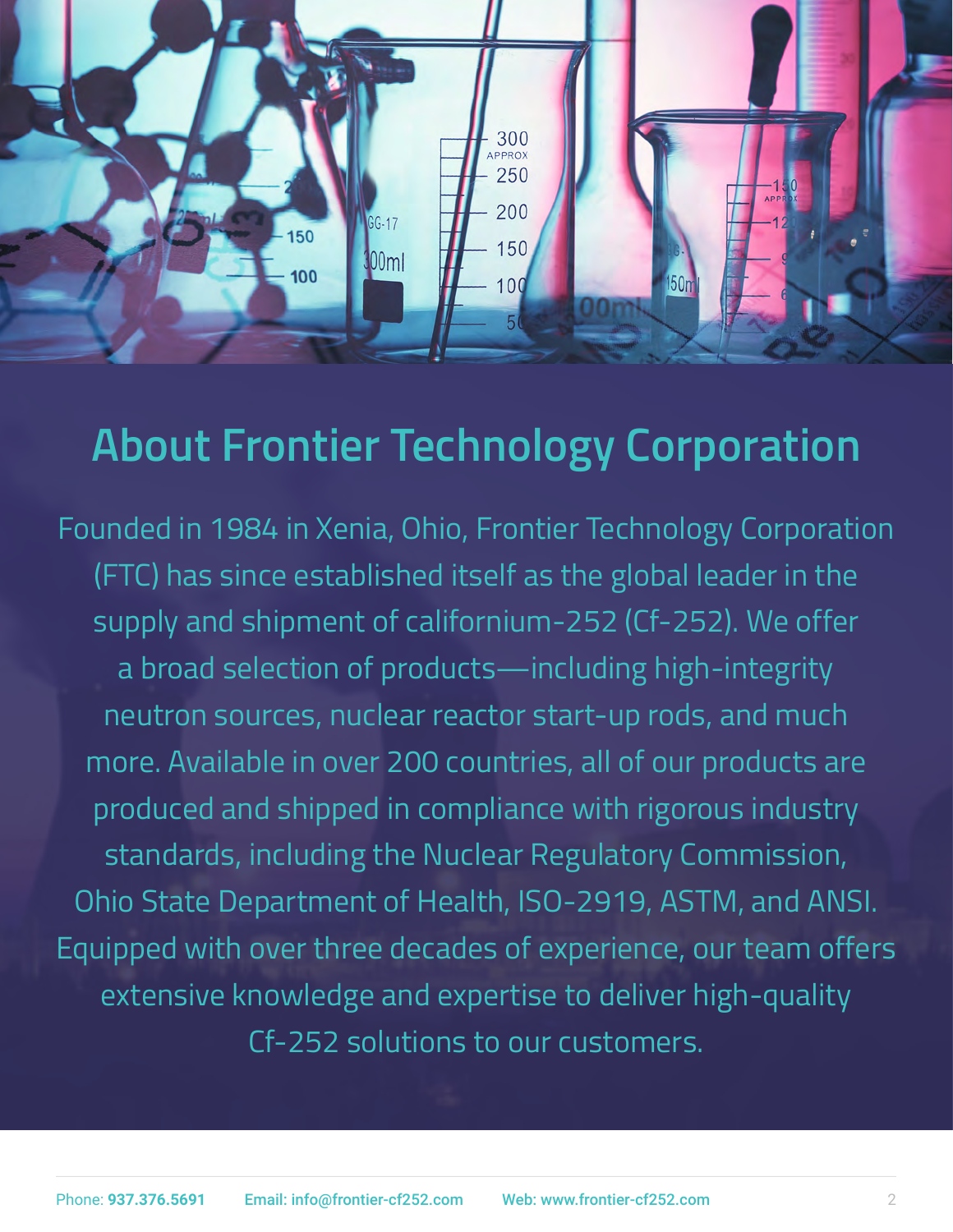### **Our Californium-252 Sources**

Since its discovery in 1950, our californium-252 sources have found application in a wide range of industries. Cf-252 is commonly used as a tool for composition analysis within the gold and silver prospecting and oil industries, and its radioactivity makes it a particularly well-suited neutron source for nuclear reactors, neutron spectroscopy equipment, and other neutron-based systems.

Our Cf-252 sources are composed of three components: the source itself, an inner capsule, and an outer capsule. These capsules are composed of 304L stainless steel, zircaloy-2, and a mixture of other alloys. In order to ensure



absolute safety, functionality, and quality, the sources are put through a series of testing and inspection services – including a pressurized helium leak test, an alpha, beta, gamma wipe, and a double-blind inspection.

At FTC, our [neutron source solutions](https://www.frontier-cf252.com/neutron-sources/) include:

- Model 10 series sources: single-encapsulated with Zircaloy-2 or 304L stainless steel capsule material and primarily used within multi-encapsulated sources
- Model 100 series sources: double-encapsulated with a Model 10 series source used as the primary encapsulation and Zircaloy-2 or 304L stainless steel outer capsule material
- **Custom sources:** available in unique configurations for highly specific applications

All of our Cf-252 sources are fully NIST-traceable, with certification available upon request.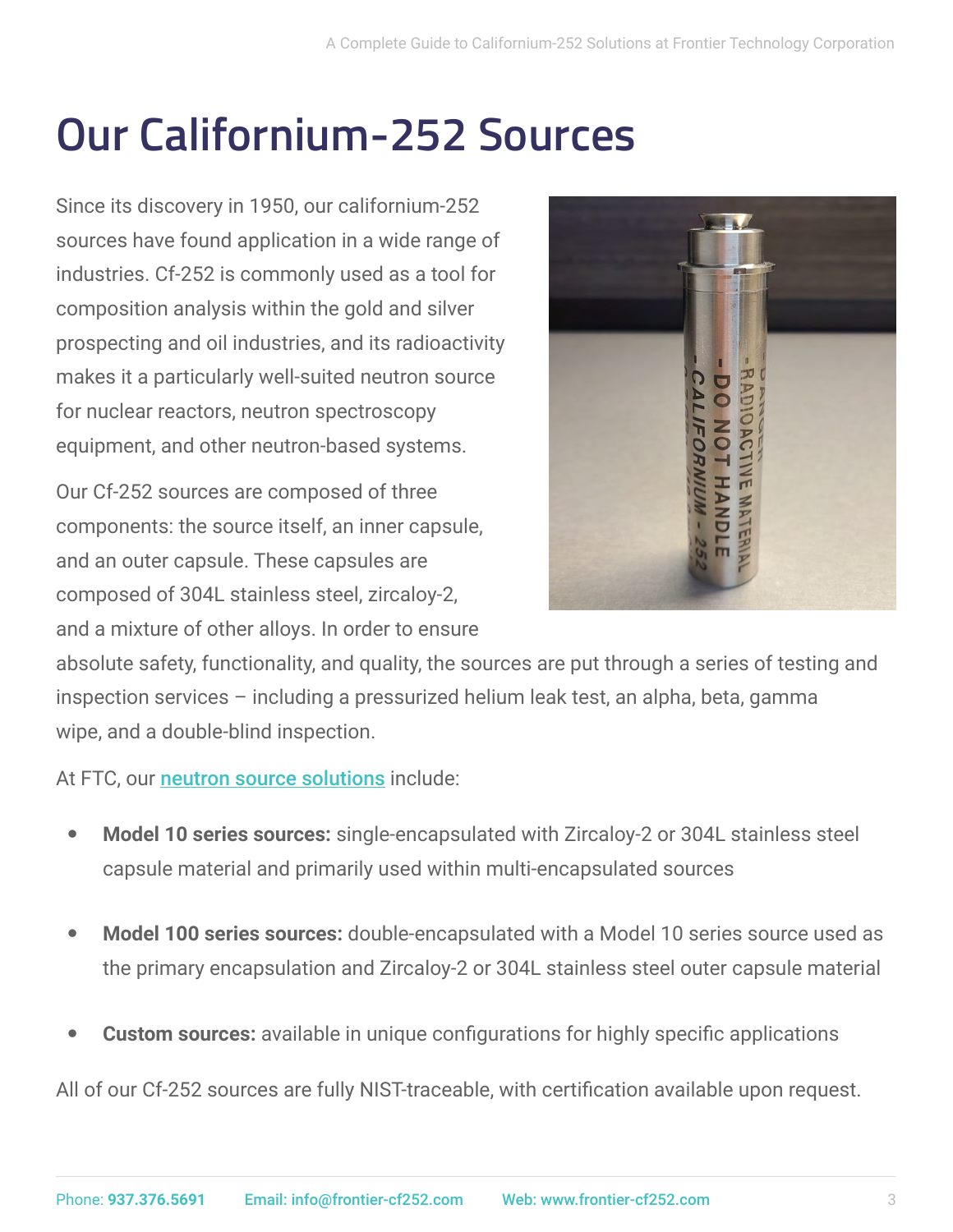### **Our Type-A Shipping Containers**

In addition to californium-252, we also provide shielded shipping containers that facilitate safe transport and delivery of the sources. These containers—referred to as Type-A shipping containers—allow for the shipment of large quantities of radioactive material between production facilities and the end site without risks of damage to the source or contamination of the surrounding environment.

Our Type-A shipping containers are designed and constructed in-house to the highest quality standards. They are available in a variety of sizes, configurations, and shielding capacities. Depending on the needs of the customer, we offer them for purchase or rental.

These containers are designed specifically for neutron shielding and comply with all applicable international shipping regulations, as well as requirements for USA DOT Type-A and Specification 7A packages.

The key to our containers' superior performance is their water-extended polyester (WEP) resin. This proprietary material features several advantageous characteristics for neutron shielding, such as high mechanical strength and water content, excellent fire resistance, and superior manufacturability. Today, we are the only Cf-252 supplier that incorporates WEP materials in our containers.

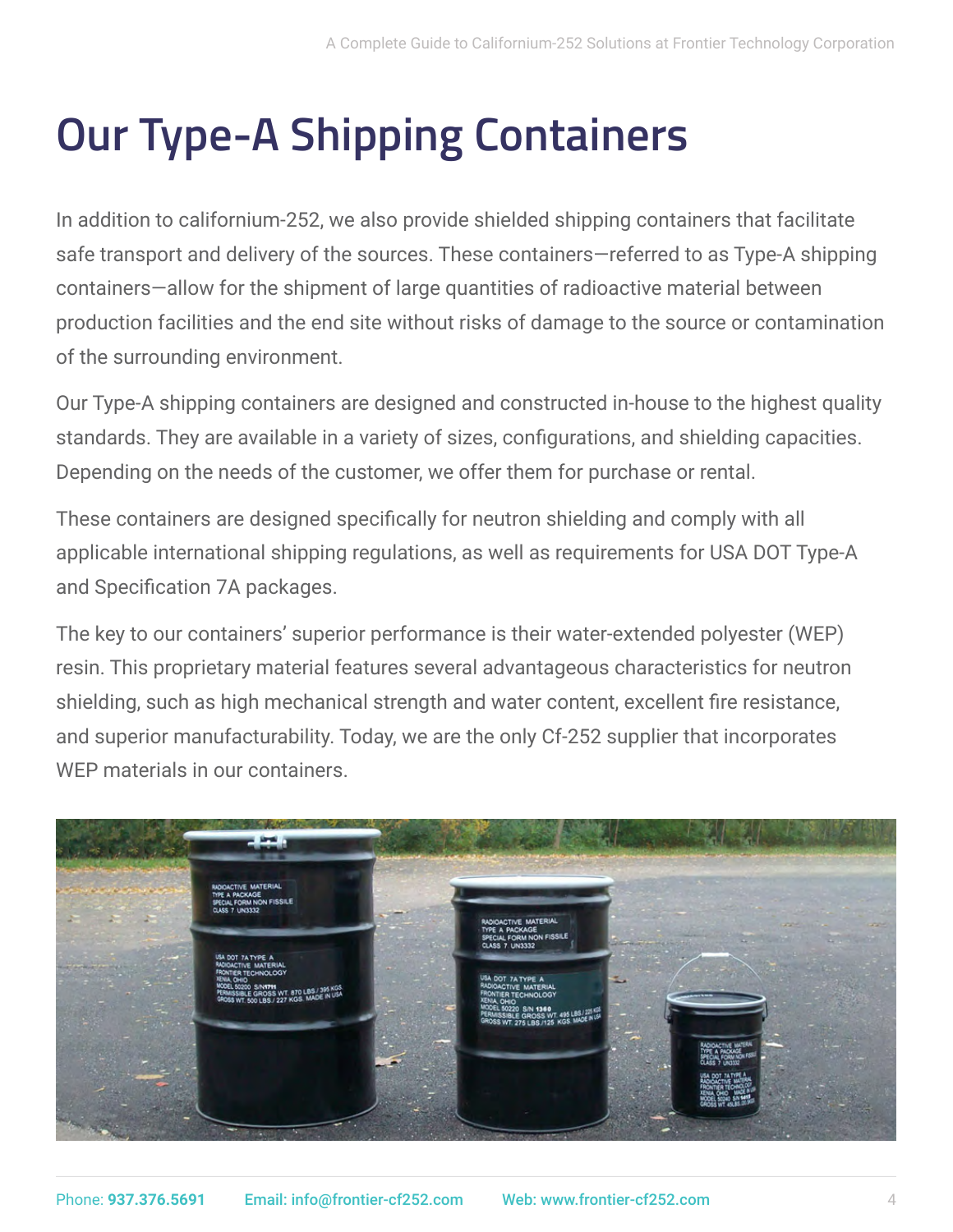### **Industries Served**

#### **Nuclear**

Our core clientele consists of nuclear industry customers. For nuclear applications, we offer californium-252 neutron sources, nuclear reactor start-up rods, and Type-A shipping containers, all of which are assembled and shipped to the strictest quality and safety standards.

#### **Coal & Cement**

In the coal and cement industries, Cf-252 plays a critical role in a non-destructive measurement and composition analysis method—PGNAA. Prompt-gamma neutron activation analysis (PGNAA) uses Cf-252 to irradiate a sample with neutrons, providing detailed insights about its makeup. The on-site and quick results of the analysis can then be used to determine the presence of desirable materials—or lack thereof. In the latter case, the on-site team may opt to move on to a new location. Ultimately, using Cf-252 in coal and cement operations saves a significant amount of time and resources.





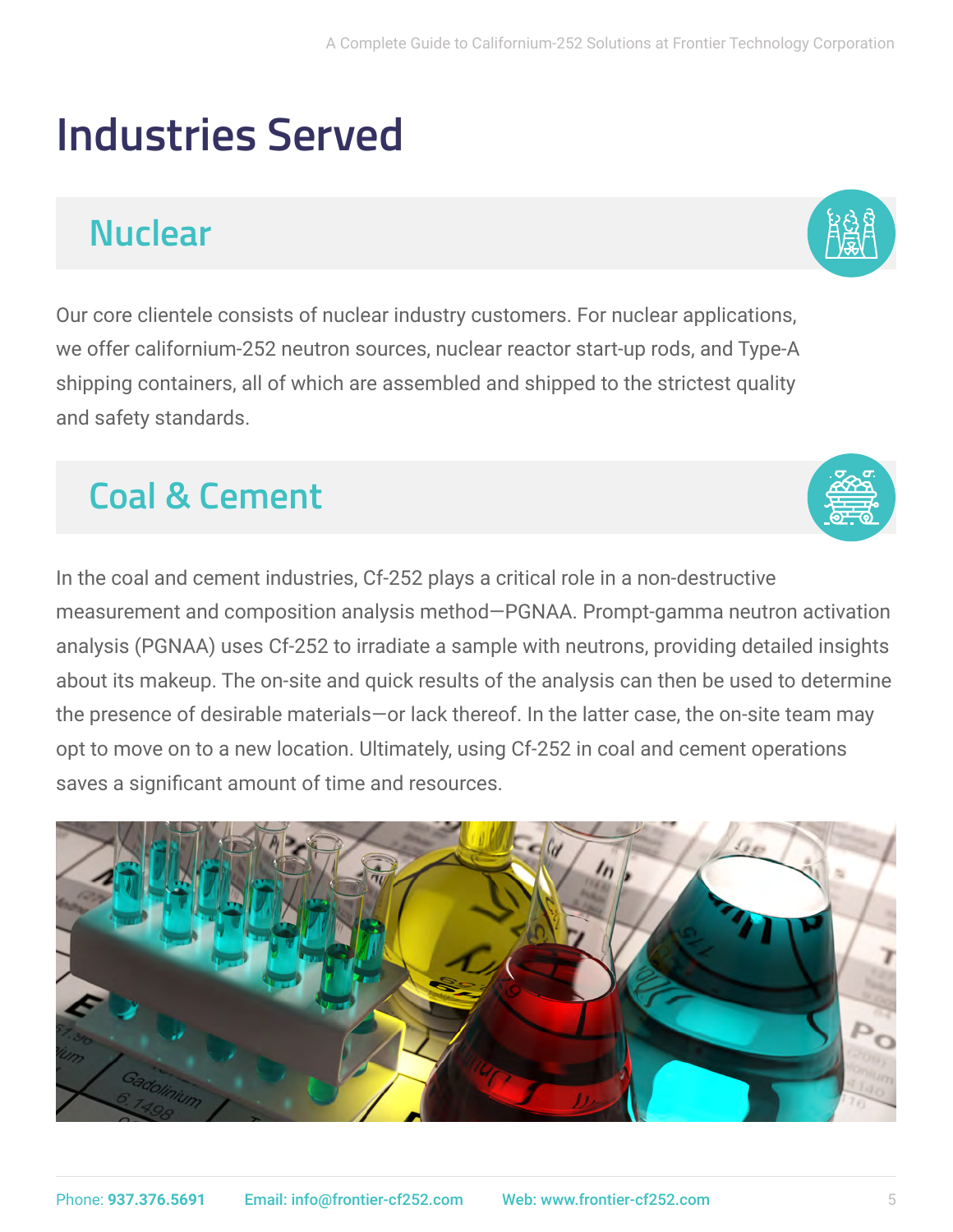#### **Military & Defense**



Californium-252 also serves as a key component of portable isotopic neutron spectroscopy (PINS) systems in the military and defense sector. PINS systems – which typically take the form of bulk material analyzers – are able to detect a variety of explosives, hazardous chemicals, nerve agents, and blister agents (including sarin gas and mustard gas). Cf-252 is an ideal fit for PINS systems due to its strong neutron emissions, deep material penetration, broad material detection, portability, and durability.

Having assisted in the design and development of the first PINS systems, the FTC team possesses a vast understanding of our military and defense customers' needs. Since their initial introduction in 1992, PINS systems have helped detect and destroy over 70,000 chemical weapons.

#### **Oil & Petrochemical**



The oil and petrochemical industry uses Cf-252 as a neutron source for detection and analysis equipment. For the latter group, the neutron source can be applied to sonar echo instruments, which measure various aspects of a sample—including hydrocarbon presence, permeability, and porosity—to determine whether desirable materials such as oil and gas are present.

Our Cf-252 sources are designed and constructed to meet and exceed the requirements needed to withstand the harsh operating conditions (e.g., extreme temperatures and excessive stresses). We also work with customers to manufacture and encapsulate sources with durable holders tailored to accommodate their unique instruments.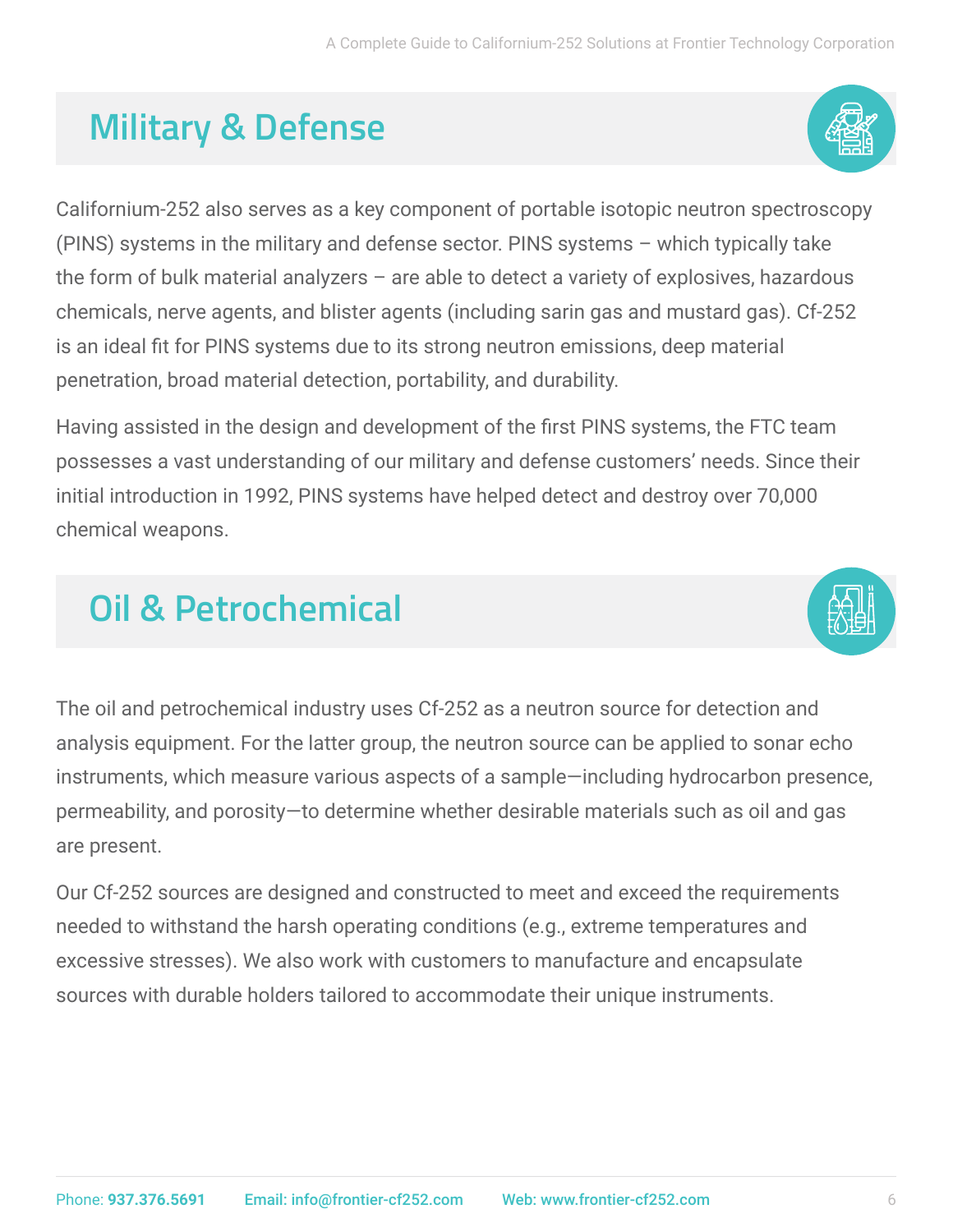### **Private Industry, Government, & Academic Research**



Research into neutron emission holds vast potential, which is why we also provide product research support to the academic, government, and private sectors. Our experts offer design and fabrication assistance for a wide range of radioactive products, including neutron and PINS sources, Type-A shipping containers, shielding walls, and reactor start-up rods.

### **Our Complete Turnkey Solutions**

At FTC, we serve as a single-source provider of complete turnkey solutions for radioactive product needs. Our full-range of services includes:

- Project management
- Product design and development
- Prototyping
- Manufacturing, including precision turndown, welding, and assembly
- Testing and inspection with NIST-traceable documentation
- Reverse engineering
- Integration
- **Technical support**

With our extensive list of services, our expert team is able to guide clients' projects from start to finish.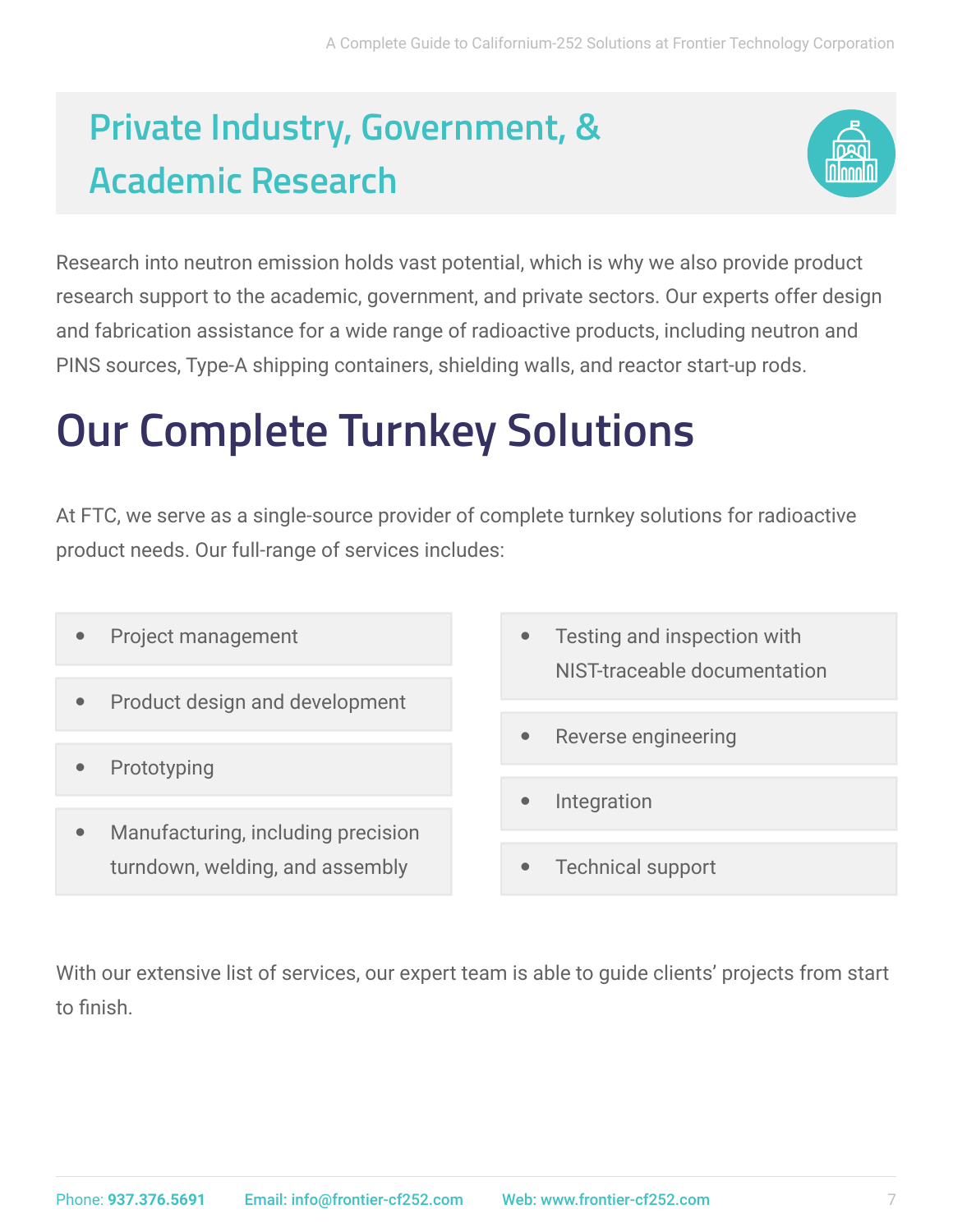# **Our Fee-Free Depleted Neutron Source Return Program**

Although it is not required by law, we consider it our responsibility to help customers safely dispose of depleted Cf-252 sources that were fabricated at our facilities. Our fee-free depleted [neutron source return program](https://www.frontier-cf252.com/return-source-program/) allows them to return depleted sources to us for disposal at no cost to them except for shipment. This program is part of our commitment to moving the nuclear industry forward in a safe and responsible manner. Customers are able to refresh their source supply with efficiency, as well.

### **Expanding Our Global Reach**

We are fully committed to global growth in 2020 and beyond. Our worldwide shipping already extends to over 200 countries, apart from those on the Embargo List. Beyond those exceptions, regardless of where your operations are centered, we will find a way to meet and deliver upon your Cf-252 source needs.

## **Californium-252 Solutions at Frontier Technology Corporation**

Frontier Technology Corporation is the premier supplier of californium-252 sources and Type-A shipping containers, offering complete turnkey solutions to customers across a diverse set of industries. We set ourselves apart by providing reliable and responsible neutron sources that meet and exceed regulatory guidelines. For additional information about our products and services, [contact our team](https://www.frontier-cf252.com/contact/) today.